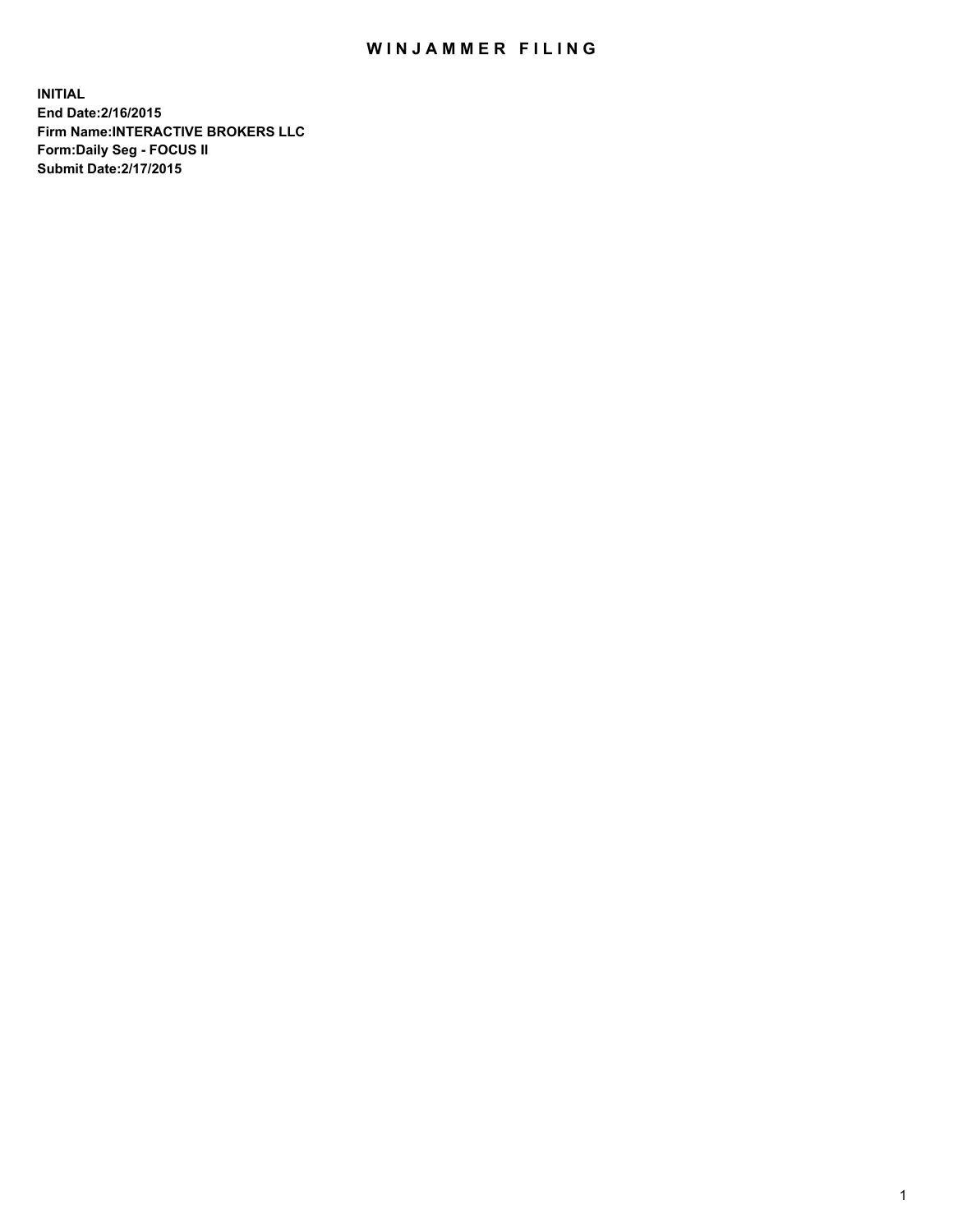## **INITIAL End Date:2/16/2015 Firm Name:INTERACTIVE BROKERS LLC Form:Daily Seg - FOCUS II Submit Date:2/17/2015 Daily Segregation - Cover Page**

| Name of Company<br><b>Contact Name</b><br><b>Contact Phone Number</b><br><b>Contact Email Address</b>                                                                                                                                                                                                                          | <b>INTERACTIVE BROKERS LLC</b><br><b>Michael Ellman</b><br>203-422-8926<br>mellman@interactivebrokers.co<br>$m$ |
|--------------------------------------------------------------------------------------------------------------------------------------------------------------------------------------------------------------------------------------------------------------------------------------------------------------------------------|-----------------------------------------------------------------------------------------------------------------|
| FCM's Customer Segregated Funds Residual Interest Target (choose one):<br>a. Minimum dollar amount: ; or<br>b. Minimum percentage of customer segregated funds required:% ; or<br>c. Dollar amount range between: and; or<br>d. Percentage range of customer segregated funds required between:% and%.                         | <u>0</u><br><u>0</u><br>155,000,000 245,000,000<br>0 <sub>0</sub>                                               |
| FCM's Customer Secured Amount Funds Residual Interest Target (choose one):<br>a. Minimum dollar amount: ; or<br>b. Minimum percentage of customer secured funds required:% ; or<br>c. Dollar amount range between: and; or<br>d. Percentage range of customer secured funds required between:% and%.                           | <u>0</u><br>0<br>80,000,000 120,000,000<br>0 <sub>0</sub>                                                       |
| FCM's Cleared Swaps Customer Collateral Residual Interest Target (choose one):<br>a. Minimum dollar amount: ; or<br>b. Minimum percentage of cleared swaps customer collateral required:% ; or<br>c. Dollar amount range between: and; or<br>d. Percentage range of cleared swaps customer collateral required between:% and%. | $\overline{\mathbf{0}}$<br>$\underline{\mathbf{0}}$<br>0 <sub>0</sub><br>0 <sub>0</sub>                         |
| Current ANC:on<br><b>Broker Dealer Minimum</b><br>Debit/Deficit - CustomersCurrent AmountGross Amount<br>Domestic Debit/Deficit<br>Foreign Debit/Deficit                                                                                                                                                                       | 2,381,918,770 16-FEB-2015<br>271,602,556<br>4,444,291<br>7,917,901 0                                            |
| Debit/Deficit - Non CustomersCurrent AmountGross Amount<br>Domestic Debit/Deficit<br>Foreign Debit/Deficit<br>Proprietary Profit/Loss<br>Domestic Profit/Loss<br>Foreign Profit/Loss                                                                                                                                           | 0 <sub>0</sub><br>0 <sub>0</sub><br><u>0</u><br><u>0</u>                                                        |
| Proprietary Open Trade Equity<br>Domestic OTE<br>Foreign OTE<br><b>SPAN</b><br><b>Customer SPAN Calculation</b>                                                                                                                                                                                                                | <u>0</u><br><u>0</u><br>1,129,799,324                                                                           |
| Non-Customer SPAN Calcualation<br><b>Proprietary Capital Charges</b><br>Minimum Dollar Amount Requirement<br>Other NFA Dollar Amount Requirement                                                                                                                                                                               | <u>18,391,799</u><br><u>0</u><br>20,000,000 [7465]<br>21,877,648 [7475]                                         |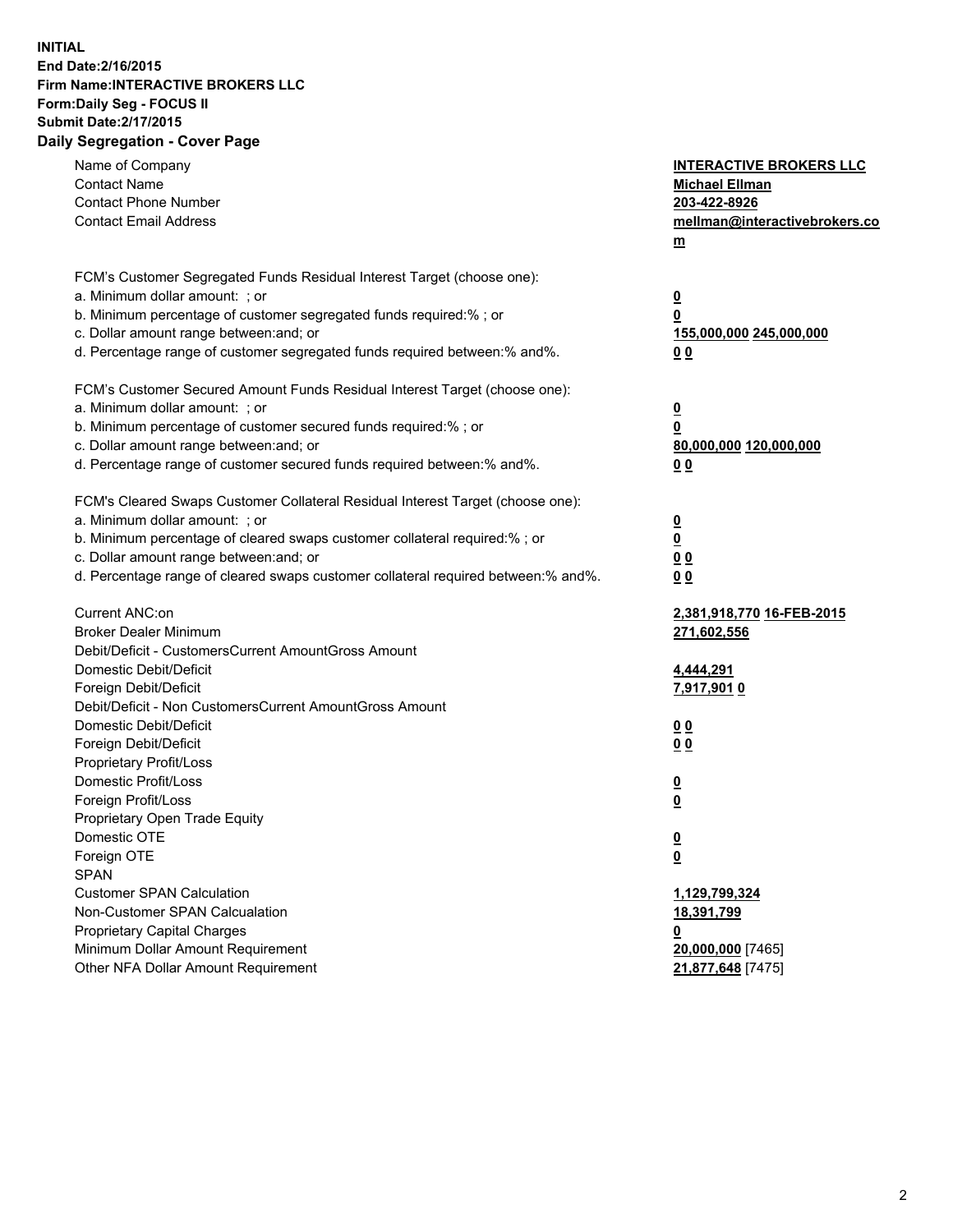## **INITIAL End Date:2/16/2015 Firm Name:INTERACTIVE BROKERS LLC Form:Daily Seg - FOCUS II Submit Date:2/17/2015 Daily Segregation - Secured Amounts**

|     | Daily Jegiegation - Jeculed Aniounts                                                        |                                   |
|-----|---------------------------------------------------------------------------------------------|-----------------------------------|
|     | Foreign Futures and Foreign Options Secured Amounts                                         |                                   |
|     | Amount required to be set aside pursuant to law, rule or regulation of a foreign            | $0$ [7305]                        |
|     | government or a rule of a self-regulatory organization authorized thereunder                |                                   |
| 1.  | Net ledger balance - Foreign Futures and Foreign Option Trading - All Customers             |                                   |
|     | A. Cash                                                                                     | 367,505,911 [7315]                |
|     | B. Securities (at market)                                                                   | $0$ [7317]                        |
| 2.  | Net unrealized profit (loss) in open futures contracts traded on a foreign board of trade   | 26,853,226 [7325]                 |
| 3.  | Exchange traded options                                                                     |                                   |
|     | a. Market value of open option contracts purchased on a foreign board of trade              | 117,253 [7335]                    |
|     | b. Market value of open contracts granted (sold) on a foreign board of trade                | -23,377 [7337]                    |
| 4.  | Net equity (deficit) (add lines 1.2. and 3.)                                                | 394,453,013 [7345]                |
| 5.  | Account liquidating to a deficit and account with a debit balances - gross amount           |                                   |
|     |                                                                                             | <u>7,917,901</u> [7351]           |
| 6.  | Less: amount offset by customer owned securities                                            | 0 [7352] 7,917,901 [7354]         |
|     | Amount required to be set aside as the secured amount - Net Liquidating Equity              | 402,370,914 [7355]                |
|     | Method (add lines 4 and 5)                                                                  |                                   |
| 7.  | Greater of amount required to be set aside pursuant to foreign jurisdiction (above) or line | 402,370,914 [7360]                |
|     | 6.                                                                                          |                                   |
|     | FUNDS DEPOSITED IN SEPARATE REGULATION 30.7 ACCOUNTS                                        |                                   |
| 1.  | Cash in banks                                                                               |                                   |
|     | A. Banks located in the United States                                                       | 378,975,657 [7500]                |
|     | B. Other banks qualified under Regulation 30.7                                              | 0 [7520] 378,975,657 [7530]       |
| 2.  | Securities                                                                                  |                                   |
|     | A. In safekeeping with banks located in the United States                                   | $Q$ [7540]                        |
|     | B. In safekeeping with other banks qualified under Regulation 30.7                          | 0 [7560] 0 [7570]                 |
| 3.  | Equities with registered futures commission merchants                                       |                                   |
|     | A. Cash                                                                                     | $0$ [7580]                        |
|     | <b>B.</b> Securities                                                                        | $0$ [7590]                        |
|     | C. Unrealized gain (loss) on open futures contracts                                         | $0$ [7600]                        |
|     | D. Value of long option contracts                                                           | $0$ [7610]                        |
|     | E. Value of short option contracts                                                          | 0 [7615] 0 [7620]                 |
| 4.  | Amounts held by clearing organizations of foreign boards of trade                           |                                   |
|     | A. Cash                                                                                     | $0$ [7640]                        |
|     | <b>B.</b> Securities                                                                        | $0$ [7650]                        |
|     | C. Amount due to (from) clearing organization - daily variation                             | $0$ [7660]                        |
|     | D. Value of long option contracts                                                           | $0$ [7670]                        |
|     | E. Value of short option contracts                                                          | 0 [7675] 0 [7680]                 |
| 5.  | Amounts held by members of foreign boards of trade                                          |                                   |
|     | A. Cash                                                                                     | 101,696,813 [7700]                |
|     | <b>B.</b> Securities                                                                        | $0$ [7710]                        |
|     | C. Unrealized gain (loss) on open futures contracts                                         | 14,542,311 [7720]                 |
|     | D. Value of long option contracts                                                           | 117,255 [7730]                    |
|     | E. Value of short option contracts                                                          | -23,377 [7735] 116,333,002 [7740] |
| 6.  | Amounts with other depositories designated by a foreign board of trade                      | 0 [7760]                          |
| 7.  | Segregated funds on hand                                                                    | $0$ [7765]                        |
| 8.  | Total funds in separate section 30.7 accounts                                               | 495,308,659 [7770]                |
| 9.  | Excess (deficiency) Set Aside for Secured Amount (subtract line 7 Secured Statement         | 92,937,745 [7380]                 |
|     | Page 1 from Line 8)                                                                         |                                   |
| 10. | Management Target Amount for Excess funds in separate section 30.7 accounts                 | 80,000,000 [7780]                 |
| 11. | Excess (deficiency) funds in separate 30.7 accounts over (under) Management Target          | 12,937,745 [7785]                 |
|     |                                                                                             |                                   |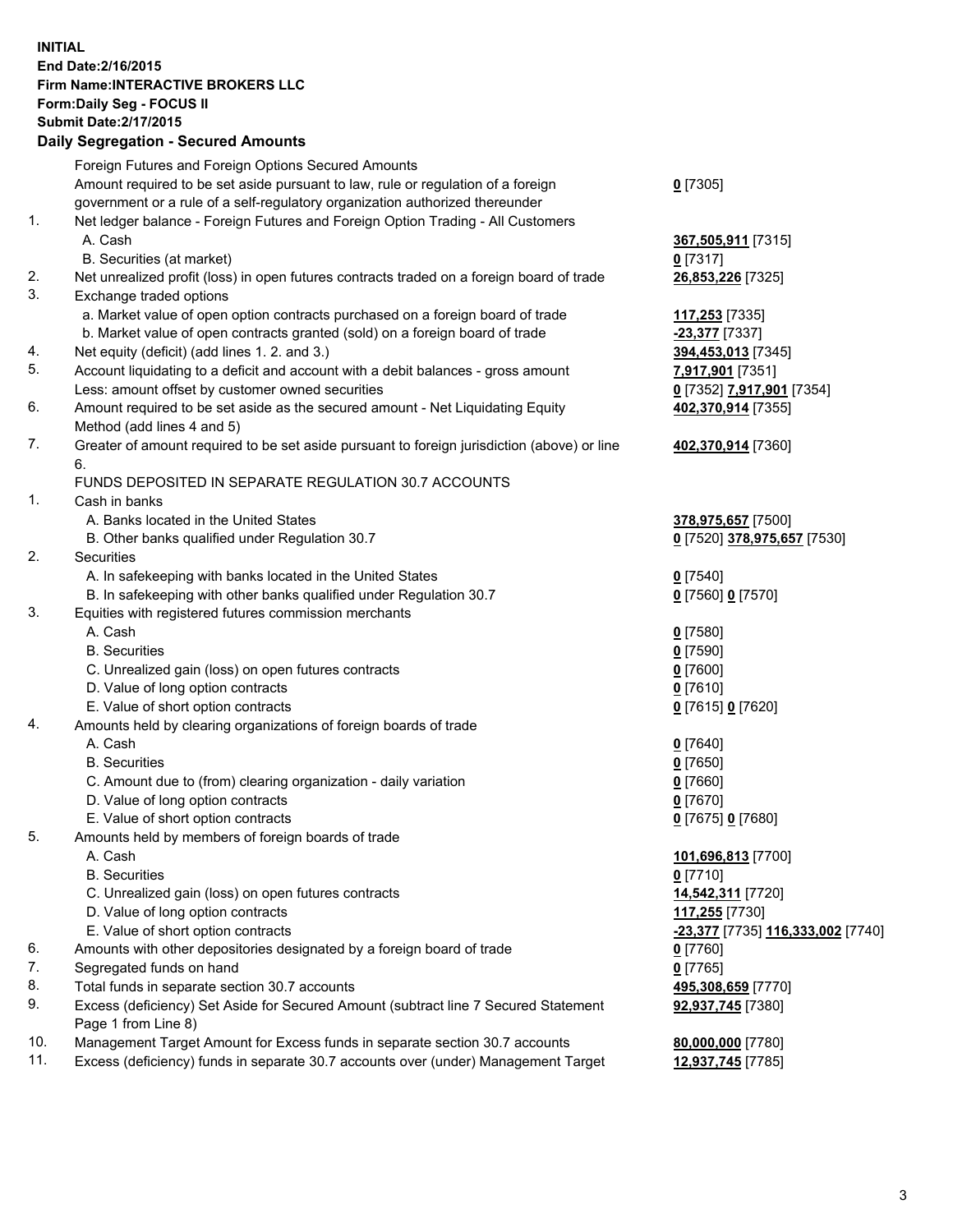**INITIAL End Date:2/16/2015 Firm Name:INTERACTIVE BROKERS LLC Form:Daily Seg - FOCUS II Submit Date:2/17/2015 Daily Segregation - Segregation Statement** SEGREGATION REQUIREMENTS(Section 4d(2) of the CEAct) 1. Net ledger balance A. Cash **2,530,599,514** [7010] B. Securities (at market) **0** [7020] 2. Net unrealized profit (loss) in open futures contracts traded on a contract market 3. Exchange traded options A. Add market value of open option contracts purchased on a contract market B. Deduct market value of open option contracts granted (sold) on a contract market **-198,042,350** [7033] 4. Net equity (deficit) (add lines 1, 2 and 3) **2,425,214,996** [7040] 5. Accounts liquidating to a deficit and accounts with debit balances - gross amount **4,444,291** [7045] Less: amount offset by customer securities **0** [7047] **4,444,291** [7050] 6. Amount required to be segregated (add lines 4 and 5) **2,429,659,287** [7060] FUNDS IN SEGREGATED ACCOUNTS 7. Deposited in segregated funds bank accounts A. Cash **406,180,968** [7070] B. Securities representing investments of customers' funds (at market) **1,262,792,477** [7080] C. Securities held for particular customers or option customers in lieu of cash (at market) **0** [7090] 8. Margins on deposit with derivatives clearing organizations of contract markets A. Cash **13,048,934** [7100] B. Securities representing investments of customers' funds (at market) **100,033,679** [7110] C. Securities held for particular customers or option customers in lieu of cash (at market) **0** [7120] 9. Net settlement from (to) derivatives clearing organizations of contract markets **2,985,555** [7130] 10. Exchange traded options A. Value of open long option contracts **1,321,900** [7132] B. Value of open short option contracts **-12,642,857** [7133] 11. Net equities with other FCMs A. Net liquidating equity **-48,754,310** [7140] B. Securities representing investments of customers' funds (at market) **903,601,076** [7160] C. Securities held for particular customers or option customers in lieu of cash (at market) **0** [7170] 12. Segregated funds on hand **0** [7150] 13. Total amount in segregation (add lines 7 through 12) **2,628,567,422** [7180] 14. Excess (deficiency) funds in segregation (subtract line 6 from line 13) **198,908,135** [7190] 15. Management Target Amount for Excess funds in segregation **155,000,000** [7194]

16. Excess (deficiency) funds in segregation over (under) Management Target Amount Excess

| <u>⊻</u> ≀ ∪∸∪ j<br><mark>-18,838,938</mark> [7030] |  |
|-----------------------------------------------------|--|
| 111,496,770 [7032]                                  |  |

**43,908,135** [7198]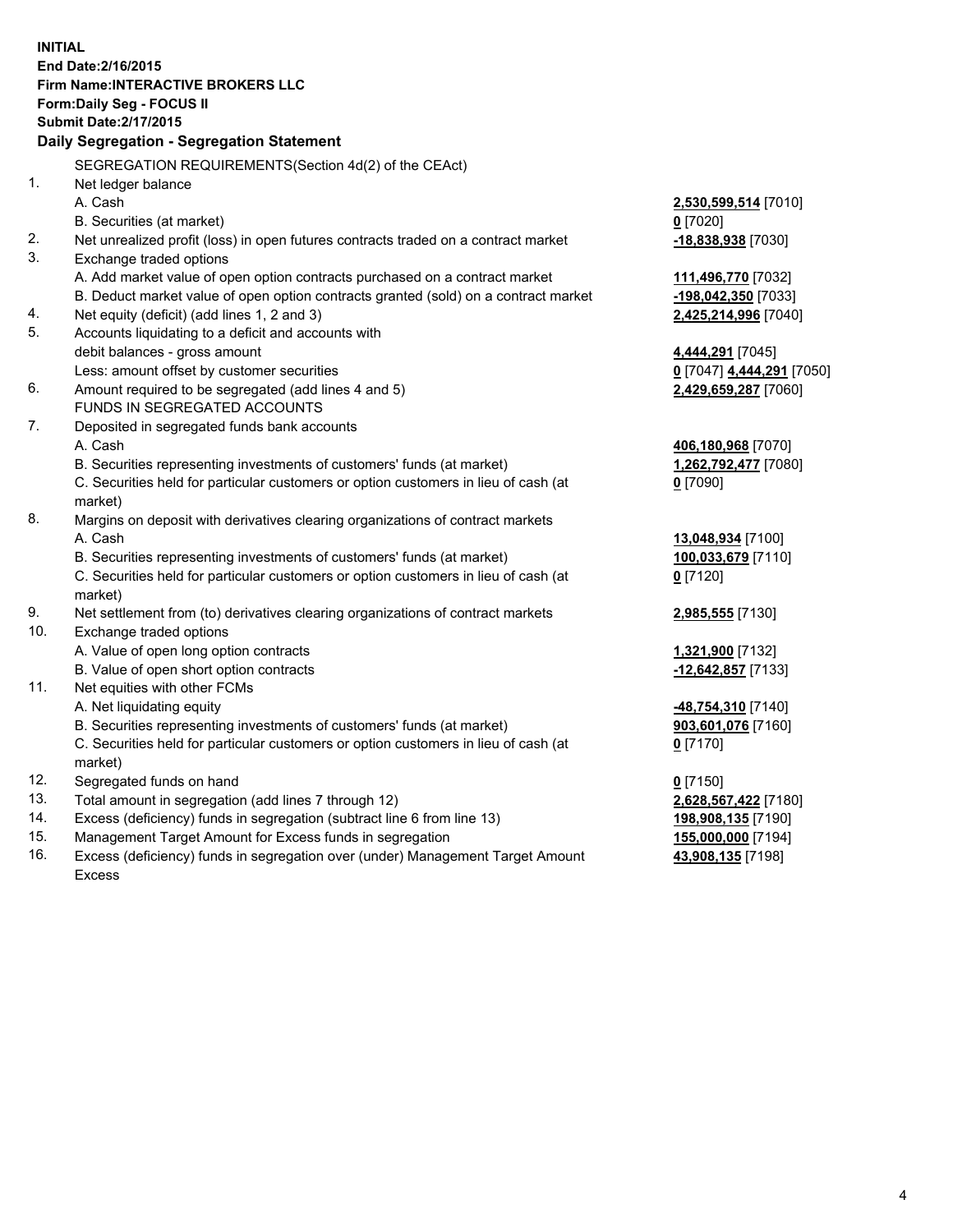## **INITIAL End Date:2/16/2015 Firm Name:INTERACTIVE BROKERS LLC Form:Daily Seg - FOCUS II Submit Date:2/17/2015 Daily Segregation - Supplemental**

| $\blacksquare$               | Total gross margin deficiencies - Segregated Funds Origin                              | 99,016 [9100] |
|------------------------------|----------------------------------------------------------------------------------------|---------------|
| $\sim$                       | Total gross margin deficiencies - Secured Funds Origin                                 | $0$ [9101]    |
| $\blacksquare$               | Total gross margin deficiencies - Cleared Swaps Customer Collateral Funds Origin       | $0$ [9102]    |
| $\blacksquare$               | Total gross margin deficiencies - Noncustomer and Proprietary Accounts Origin          | $0$ [9103]    |
| $\blacksquare$               | Total number of accounts contributing to total gross margin deficiencies - Segregated  | 4 [9104]      |
|                              | Funds Origin                                                                           |               |
| $\blacksquare$               | Total number of accounts contributing to total gross margin deficiencies - Secured     | $0$ [9105]    |
|                              | Funds Origin                                                                           |               |
| $\overline{\phantom{a}}$     | Total number of accounts contributing to the total gross margin deficiencies - Cleared | $0$ [9106]    |
|                              | Swaps Customer Collateral Funds Origin                                                 |               |
| $\overline{\phantom{a}}$     | Total number of accounts contributing to the total gross margin deficiencies -         | $0$ [9107]    |
|                              | Noncustomer and Proprietary Accounts Origin                                            |               |
| $\qquad \qquad \blacksquare$ | Upload a copy of the firm's daily margin report the FCM uses to issue margin calls     |               |
|                              | which corresponds with the reporting date.                                             |               |

02.16.2015 Commodity Margin Deficiency Report.xls